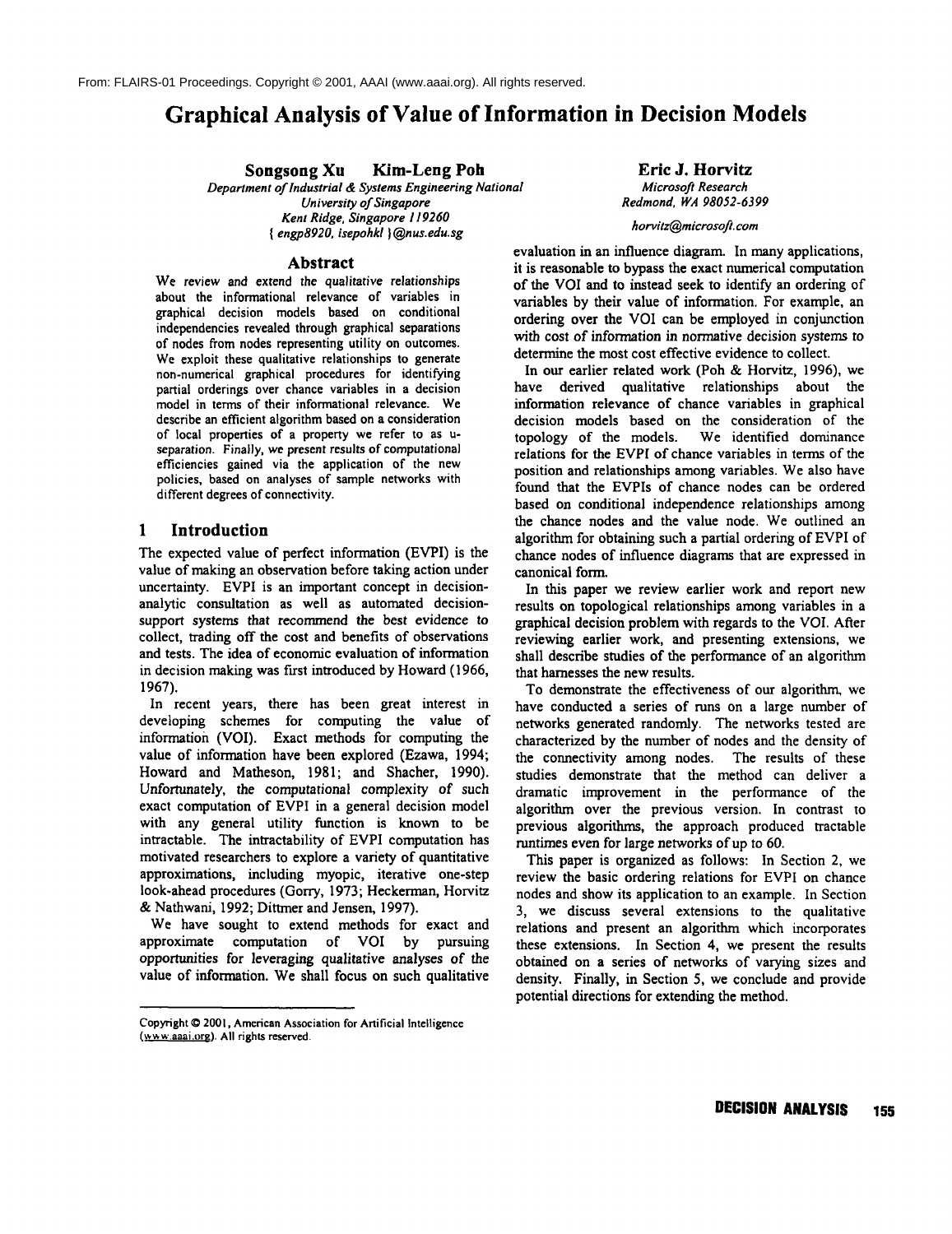## **2 Value of Information and Conditional Independence**

We shall first examine several qualitative relationships about the information relevance of variables in graphical decision models. We will review some results obtained previously and present some extensions. We shall focus on models in *canonical form.* In general, any influence diagrams can be converted to canonical form, a formulation where all chance nodes that are descendants of one or more decision nodes are deterministic nodes (Heckerman & Shachter, 1995).

## 2.1 Basic information relevance **ordering relations**

Let  $M = (C, D, V, E)$  be a decision model where C is the set of chance nodes,  $D$  the set of decision nodes,  $V$  the value node, and  $E \subset (C \cup D) \times (C \cup D \cup \{V\})$  is the set of directed arcs. We denote the expected value of information for observing the value of chance node  $X \in \mathbb{C}$ before action  $A \in D$  by EVPI<sub>M</sub> $(A | X)$ .

We have shown previously (Poh & Horvitz, 1996) that chance nodes that are not relevant to the value node given the action have zero value of information.

We have also established the basic relations concerning the possible ordering of EVPI for two chance nodes in a graphical decision model based on conditional independence of the value node of one chance node given the other:

Those results can bc generalized to the joint value of perfect information of a set of nodes by replacing  $X$  and  $Y$ with sets. The conditional independence relations required for identification of the ordering of EVPI can be performed with the notion of d-separation (Pearl 1988, Pearl et al 1990).

An equivalent graphical procedure for identification of conditional independence relations makes use of the notion of u-separation (The notion of u-separation can be found in Castillo et al, 1997). Given a direct acyclic graph and three disjoint sets of nodes  $X$ ,  $Y$ , and  $Z$ , we first moralize the smallest subgraph containing  $X$ ,  $Y$  and  $Z$  and their ancestral nodes. If  $Z$  u-separates  $X$  and  $Y$  in the moralized graph, then  $Z$  d-separates  $X$  and  $Y$  in the original directed graph; otherwise  $Z$  does not  $d$ -separate  $X$ and Y.

## **2.2** Example

Figure 1 shows the graphical model of a sample decision problem. The topology of the network is adopted from the car diagnosis example (Norsys 1998). By applying the d-separation criterion for the ordering of EVPI values, we obtain the ordering network as shown in Figure 2. Here an arc between two nodes, for example, A  $\rightarrow$  B, indicates EVPI(D | A)  $\leq$  EVPI(D | B).

We shall leverage a concept referred to as a barren node. Shachter (1986) introduced the notion of barren nodes in influence diagram evaluation. Barren nodes are those other than the value node which have directed arcs into them but not out of them. We note that node l0 is a barren node. Hence, its EVPI is bounded by the EVPI on its parent node 4. This is not a very densely linked graphical decision model, and we obtained several EVPI orderings that indicate the relative ranking of the importance of information.



Figure !: Influence diagram for Example I.



Figure 2: The partial ordering of EVPI for Example i

## **2.3 Computational approaches**

In practice, we may generate a partial ordering of EVPI by engaging in a pairwise comparison of nodes and checking for d-separation of one node from the value node by the other. We call this method the pairwisecomparison approach. This algorithm does not exploit the topological structure of the network to gain efficiency. We shall now introduce a new approach to the identification of partial ordering of EVPI in graphical decision model by identifying barren nodes and extending the u-separation relation to more encompassing neighborhoods. We refer to the new algorithm as  $u$ separation extension.

## **3 Efficient Identification of EVPI Orderings**

In this section, we first describe a number of extensions on the graphical properties of information relevance **for** chance nodes. Then, we shall describe an algorithm that exploits these new results.

#### **3.1 Treatment of Barren nodes**

Omission of barren nodes from a graphical decision model has no effect on the optimal decision policy.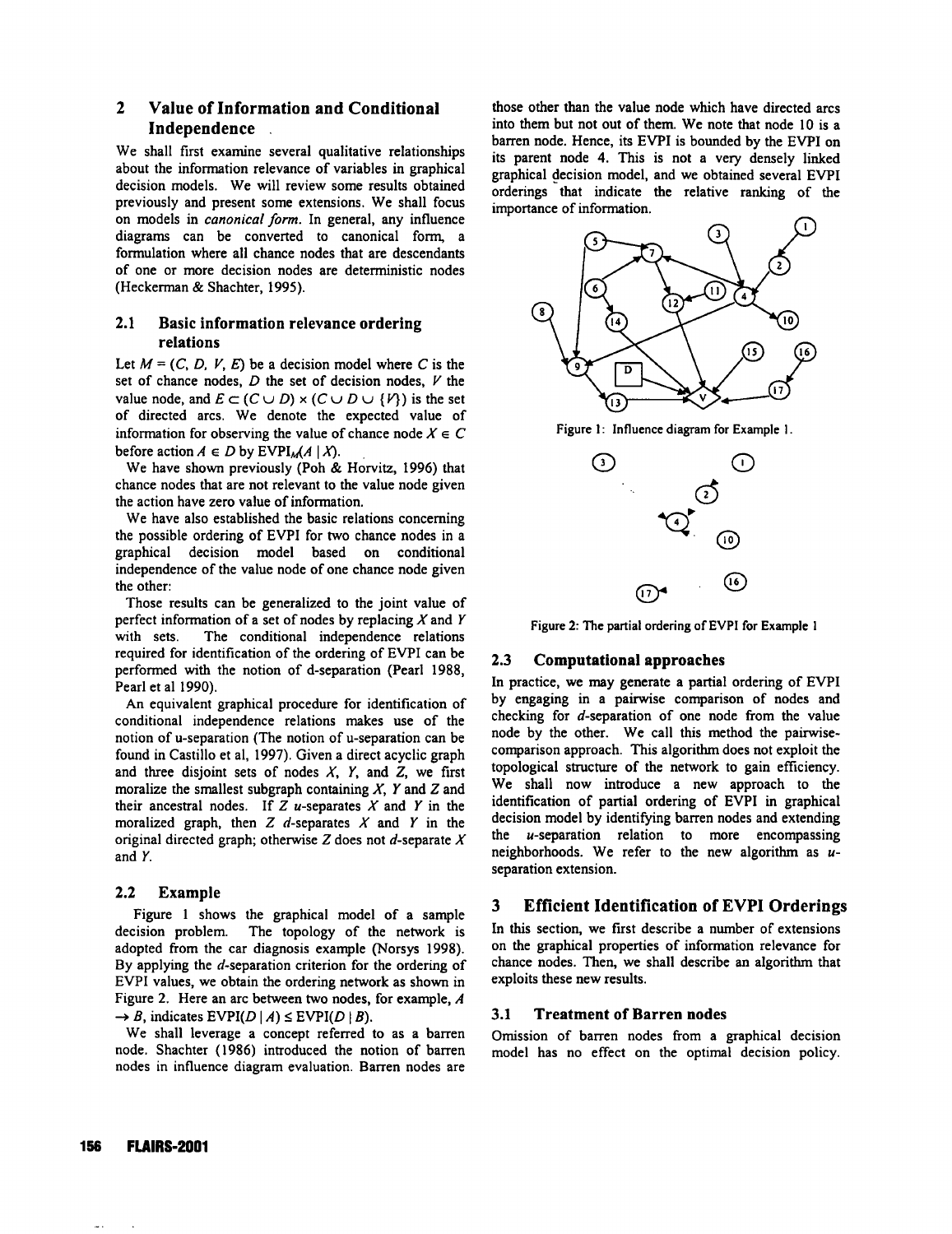Furthermore, their VOI is always bounded above by the joint VOI of their direct predecessors.

**Theorem** 1. In a canonical decision model M, let B be a barren node and  $\pi(B)$  be the set of direct predecessors of B, and A be a decision node. Then EVPI<sub>M</sub>  $(A \mid B) \le$ EVPI<sub>M</sub> $(A | \pi(B))$ .

*Proof'.* The result follows from the fact that since a barren node is a sink node with no arc coming out of it, it follows that it is always d-separated by all its parent nodes from the value node (see Figure 3). We can also infer the result from the so-called *Markov property* of a DAG, since the value is always a non-descendant of any barren nodes and the required conditional independent relation must holds.  $\Box$ 



Figure 3: EVPI of barren nodes are always bounded by those of their parents

Hence in trying to obtain an EVPI ordering of the chance nodes in a decision model we may first remove all the barren nodes because their EVPI is always less than those of their respective parents. Furthermore, removing the barren nodes has no influence on the ordering of other nodes since barren nodes are not in the ancestral sets of any other nodes. After the EVPI ordering of all nonbarren nodes has been achieved, we may insert the barren nodes into the ordering to complete the analysis.

## **3.2 Neighborhood Closure property of useparation with** the value **node**

The Neighborhood Closure of u-separation with the value node allows us to infer u-separation relations in a neighborhood thereby eliminating the need to explicitly check for u-separation once u-separation of a single node is established in a neighborhood of a cluster of nodes.

**Theorem** 2. Let G be the moralized graph of a graphical decision model with the decision node removed. Let node X be chance node, node Y be a neighbor of  $Z$  in graph G. Then Y is u-separated from the value node  $V$  by  $X$  if and only if Z is u-separated from the value node  $V$  by X.

*Proof:* Referring to Figure 4, suppose Y is u-separated from the value node V by X. Then every path from Y to V passes through X, and any path from Z to V must is either pass through both Y and X or only X alone. No path can run from Z to V without going through X for this will violate the *u*-separation of Y from V by X. Hence Z is separated from  $V$  by  $X$ . The converse is also true by

symmetry. That is, if Z is u-separated from  $V$  by  $X$ , then Y is *u*-separated by  $V$  by  $X$ .

The above result allows us to check the *u*-separation of any node with  $V$  and if it is found to be true, to recursively add the property to all of their direct neighbors. For example, in the network shown in Figure 5, if it is established that Y is u-separated by X from V, then we can infer that all the shaded nodes will also be  $u$ -separated by X from  $V$ . We state this in the following theorem:



Figure 4: Extension of u-separation from value node to a direct neighbor.

**Theorem** 3. Let G be the moralized graph of a graphical decision model with the decision node removed. If in  $G$ , a chance Y is u-separated by another chance node  $X$  from the value node, then the maximal connected subgraph containing Y is also u-separated from  $V$  by X.

*Proof'.* The result follows from the recursive application of Theorem 2. G



Figure 5. U-separation of Y from  $V$  by  $X$  can be extended to the maximal connected sub-graph containing Y

## 3.3 An Algorithm for identifying EVPI **orderings**

*Input: An influence diagram M.*

- *Output: An EVPI ordering set 12of the influence diagram.*
	- 1. Convert the network  $M$  into canonical form if it is not already so.
	- 2. Drop all the decision nodes in  $M$ .
	- 3. Identify the ancestral sub-network of the value node  $V$ .
	- 4. Moralize the ancestral sub-network.
	- 5. Let  $\Omega = \emptyset$ .
	- 6. Let  $N \leftarrow C$ , the set of chance nodes in M.
	- 7. While  $N \neq \emptyset$  do
	- 8. Mark all nodes in N as "unvisited"
	- 9. Pick a node  $X \in \mathbb{N}$
	- 10. Let  $N \leftarrow N \setminus \{X\}$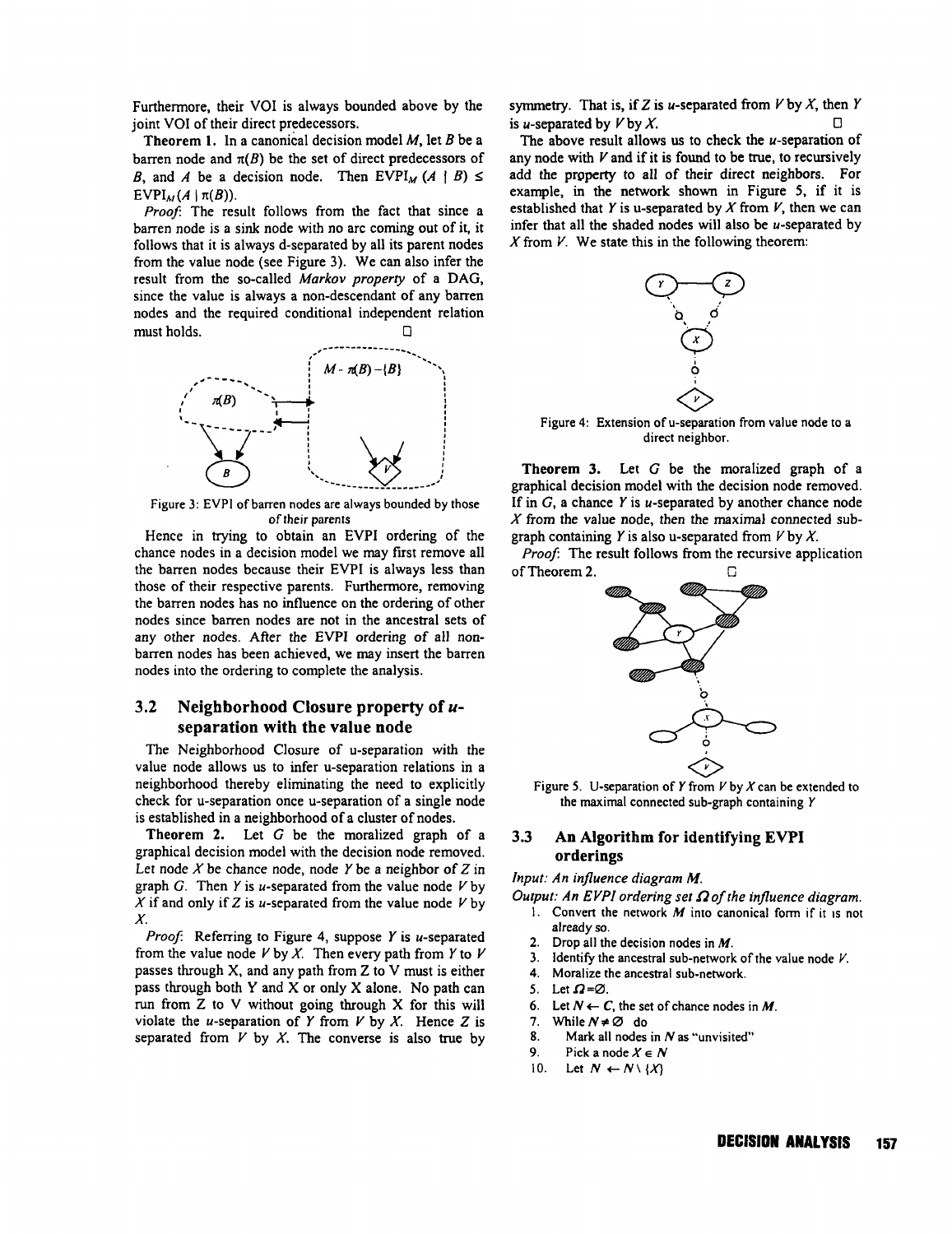- 11. For each node  $Y \in Adj(X)$  do
- 12. If Y is "unvisited" and  $Y \neq X$  then
- 13. Mark node Yas "visited".
- 14. **If Y** is *u*-separated by  $V$  given X then
- 15. Add the ordering  $\{X \leq Y\}$  to  $\Omega$
- 16. Recursively add all  $\{Z \leq Y\}$  to  $\Omega$  where  $Z \in$ Adj $(Y)$  and  $Z$  is "unvisited"
- ] 7. Else
- 18. Mark all nodes  $Z \in Adj(Y)$  and  $Z \neq X$  as
- "visited".
- 19. End if
- End if
- 21. End For
- 22. End While
- 23. For each barren node B, add  $\{B \leq P\}$  to  $\Omega$  where P is a parent of  $B$  in  $M$ .
- 24. Output  $\Omega$

Notice that the barren nodes in this algorithm will be excluded from the ancestral sub-network being processed. The algorithm goes through every chance node and considers it as a separator node. If a neighboring node is found to be u-separated by the current node from the value node, the EVPI ordering is added to the list, and Theorem 2 is applied recursively in a depth-first manner to include the ordering of adjacent nodes compared with the current node. Figure 6 shows the adjacent node  $u$ separation probing scheme.



Figure 6. Propagation of EVPI from Y to its neighbourhood.

We shall now provide an estimate of the runtime complexity of *u-separation extension* and compare it to the pairwise-comparison algorithm. For an  $n$ -node network (n includes the value node), the pairwisecomparison algorithm requires  $(n-1)(n-2)$  checks for undirected conditional independence. The worst-case complexity for depth-first search is  $O(n^2)$ ; by clever implementation the computational time for checking conditional independence thus will be  $O(n^2)$ . Hence the overall computational time of the pairwise-comparison algorithm is  $O(n^4)$ .

The new algorithm performs only  $(n-1)$  number of  $u$ separation checks. Hence the computational time is  $O(n^3)$ . We therefore can typically expect a speed up of about  $n$ times compared with the pairwise-comparison procedure. Since real world networks are often very large, this speed up proportion to the network scale may be significant.

## 4 Computational Evaluation of the Algorithm

We implemented the *u-separation extension* algorithm and applied it to a variety of problems.

## 4.1 **Applications of the Algorithm** to Sample Problem

Let us first explore the enhanced performance of  $u$ *separation extension* on Example 1. The run time speed up ratio of the *u-separation extension* algorithm over the pairwise-comparison approach is 1.67 for this 18-node simple example. We observed a decrease in run times for the new algorithm over the naive scheme for this example.

#### **4.2 More Extensive Studies**

In order to perform a comprehensive computational evaluation of the algorithm and to study the effect of specific topologies on its performance, we generated a series of networks with different sizes and connectivity. Two parameters that describe the policy for generating networks are (1) the number of nodes in the network which varies between 20 and 60 nodes, and (2) a branching index which is the probability that any two nodes in the network are connected by a directed arc. A branching probability close to zero will generate a very sparse network while a branching probability close to unity will generate a densely connected network. For example, a branching probability of 0.2 on a 20-node network will have, on the average, 19"0.2 or 3.8 number of arcs connected to any node.

One of the experiments is applying both algorithms to a total of 13 networks of 20 nodes each. The branching probability was varied between 0.15 and 0.20 producing an average connectivity of 2.85 to 3.8 representing the typical numbers found in practical networks. In all cases, a significant speed up was obtained by the new algorithm when compared with the naïve scheme; the average speed up ratio for 20-node network is 4.55 times. We also observe that the runtime generally increases with increases in the connectivity density.

We extended the experiment to larger networks of 30 to 60 nodes. Figure 7 shows the plot of the ratio of the runtime for the two algorithms. The graphed data is the average ratio for different numbered networks.

From above we observed that the algorithm generally provides a significant improvement over the nai've approach. However, the performance for individual network depends on the number of nodes, its structure, and the connection density. We also note that the average speed up is roughly proportional to the number of nodes in the network when the latter is large. This is consistent with our earlier analysis on the runtime complexity of algorithm compared to the naive method.